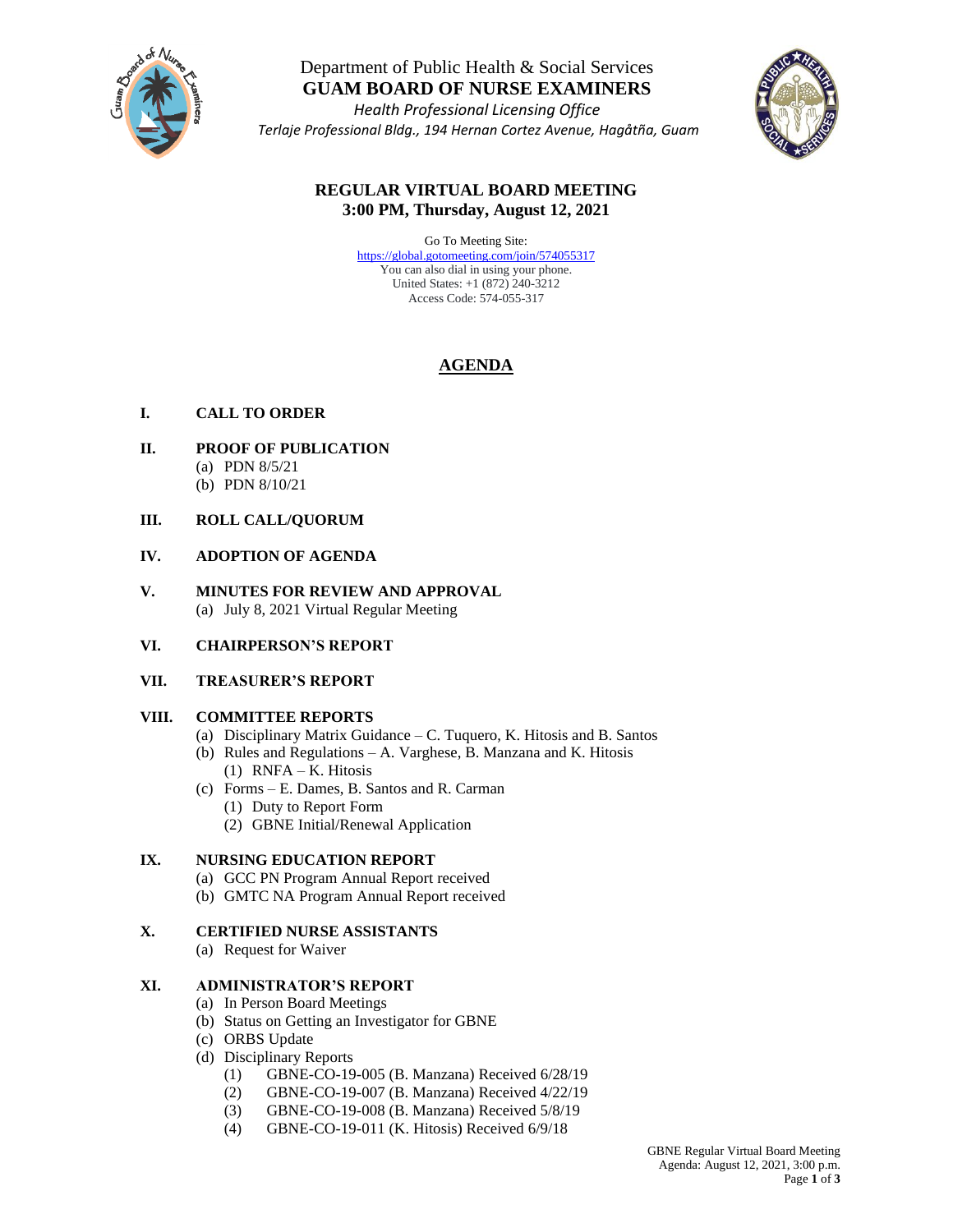- (5) GBNE-CO-19-018 (E. Dames) Received 10/1/19
- (6) GBNE-CO-20-002 (B. Santos) Received 6/1/20
- (7) GBNE-CO-20-003 (B. Manzana) Received 6/1/20
- (8) GBNE-CO-20-004 (E. Dames) Received 6/1/20
- (9) GBNE-CO-20-005 (K. Hitosis) Received 6/1/20
- (10) GBNE-CO-20-007/1, 2, 3, 4, 6, 7 (B. Santos) Received 9/16/20
- (11) GBNE-CO-20-008 (Reassign to B. Manzana 5/18/21) Received 10/19/20
- (12) GBNE-CO-20-010 (C. Tuquero) Received 11/20/20
- (13) GBNE-CO-21-001 (E. Dames) Received 3/3/21
- (14) GBNE-CO-21-002 (A. Varghese) Received 4/22/21
- (15) GBNE-CO-21-003 (C. Tuquero) Received 6/10/21

#### **XII. OLD BUSINESS**

- (a) GMTC CNA Graduate, Howard Redila
- (b) GBNE Resolution 2021-01 EO to Review and Approve Renewal Applications

#### **XIII. NEW BUSINESS**

- (a) TEMPORARY WORK PERMIT APPLICATIONS
	- (1) Jimenez, Jessicah Jean C. GN TWP #21RG01 Eff 7/8/21-11/23/21
	- (2) Leon Guerrero, Kaysha Janet S. GN TWP #21RG02 Eff 7/8/21-11/23/21
	- (3) Ilagas, Emy Loren A. GN TWP #21RG03 Eff 7/8/21-11/23/21
	- (4) Dionisio, Reggie Mae O. GN TWP #21RG04 Eff 7/8/21-11/23/21
	- (5) Putnam, Alleria F. GN TWP #21RG05 Eff 7/14/21-11/23/21
	- (6) Gay, Margarita Joann B. GN TWP #21RG06 Eff 7/20/21-11/23/21
	- (7) Sabangan, Jeanelle Keilah C. GN TWP #21RG07 Eff 8/2/21-11/23/21
	- (8) Pilarca, Janella Jane S. GN TWP #21RG08 Eff 8/2/21-11/23/21
	- (9) Louis, Natasha C. TWP #21R90 Eff 7/12/21-10/12/21
	- (10)Michelsen, Abby G. TWP #21R91 Eff 7/12/21-10/12/21
	- (11)Evelyn, Shawn C. TWP #21R92 Eff 7/12/21-10/12/21
	- (12)Evelyn, Tiffany L. TWP #21R93 Eff 7/12/21-10/12/21
	- (13)Vaysman, Larisa TWP #21R94 Eff 7/12/21-10/12/21
	- (14)Kimmins, Darlene M. TWP #21R95 Eff 7/12/21-10/12/21
	- (15)Roque, Eva F. TWP #21R96 Eff 7/12/21-10/12/21
	- (16)Longalong, Midel C. TWP #21R97 Eff 7/12/21-10/12/21
	- (17)Duty, Tyler W. TWP #21R98 Eff 7/12/21-10/12/21
	- (18)Quigley, Rebecca B. TWP #21R99 Eff 7/12/21-10/12/21
	- (19)Golez, Nickle June O. TWP #21R100 Eff 7/19/21-10/19/21
	- (20)Movida-Fernandez, Zyrille D. TWP #21R101 Eff 7/19/21-10/19/21
	- (21)Rojas, Erma D.B. TWP #21R102 Eff 7/19/21-10/19/21
	- (22)Echaluse, Christopher H. TWP #21R103 Eff 7/20/21-10/20/21
	- (23)Tokoph, Joshua J. TWP #21R104 Eff 7/22/21-10/22/21
	- (24)Umthun, Audra R. TWP #21R105 Eff 7/26/21-10/26/21
	- (25)Castros, Julie V. TWP #21R106 Eff 7/23/21-10/23/21
	- (26)Moyer, Emilee N. TWP #21R107 Eff 7/26/21-10/26/21
	- (27)Galvan, Myrna L. TWP #20R108 Eff 7/27/21-10/27/21
	- (28)Blas, Julianne G.F. TWP #21R109 Eff 7/28/21-10/28/21
	- (29)Miller, Victoria C. TWP #21R110 Eff 8/4/21-11/4/21

#### (b) EXAMINATION APPLICATIONS

- (1) Delfin, Jersy Kate I. RN
- (2) Jamindang, Chauncey D. CNA
- (3) Putnam, Alleria F. RN
- (4) Villarde, Seth G. LPN

#### (c) ENDORSEMENT APPLICATIONS

- (1) Boja, Allison N. RN
- (2) Castros, Julie V. RN
- (3) Duty, Tyler W. RN
- (4) Golez, Nickel June O. RN
- (5) Klatt, Emily  $L. RN$